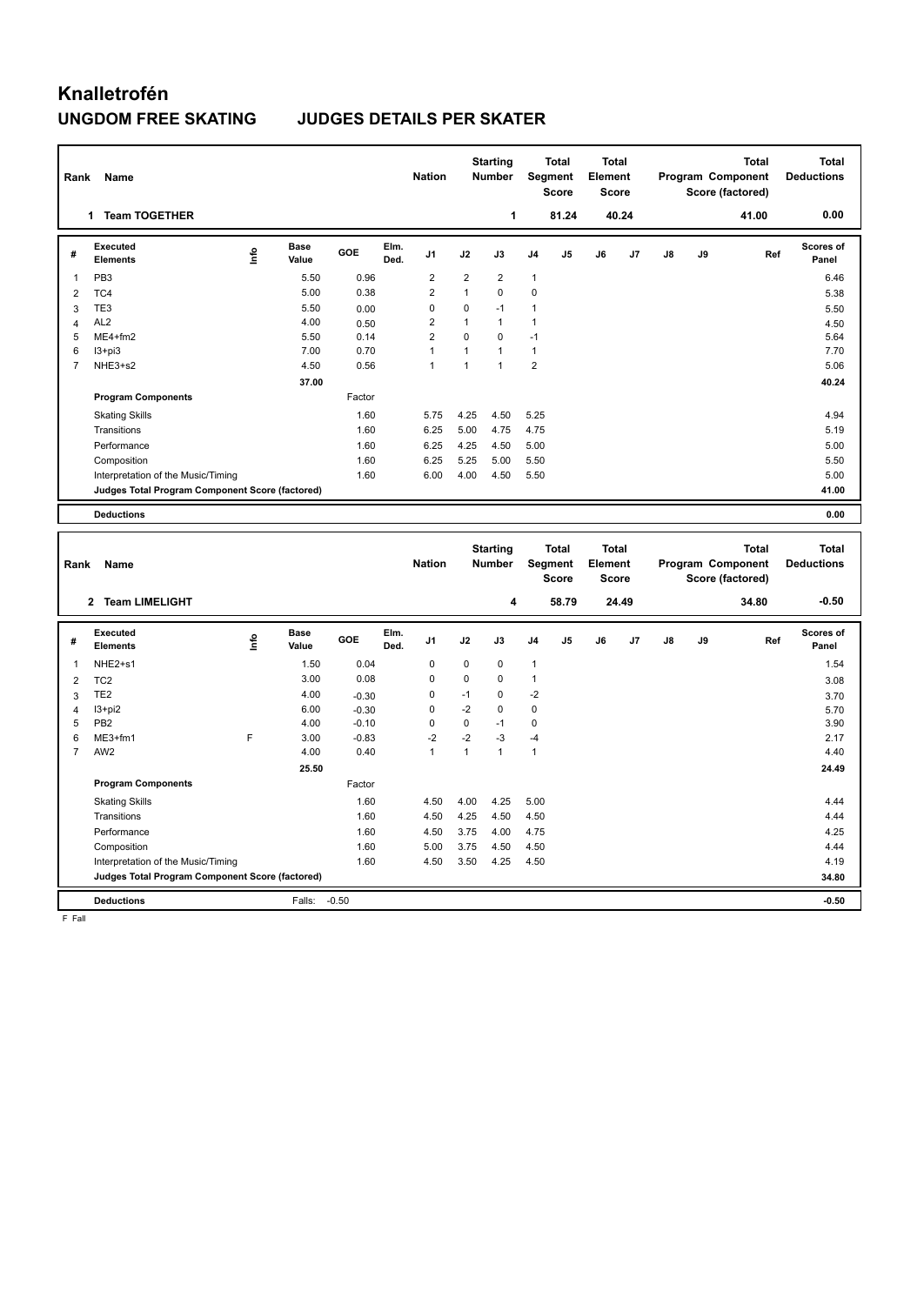# **Knalletrofén**

## **UNGDOM FREE SKATING JUDGES DETAILS PER SKATER**

| Rank           | Name                                            |      |               |            |              | <b>Nation</b>  |          | <b>Starting</b><br><b>Number</b> |                | <b>Total</b><br>Segment<br><b>Score</b> | <b>Total</b><br>Element<br><b>Score</b> |                |    |    | <b>Total</b><br>Program Component<br>Score (factored) | Total<br><b>Deductions</b> |
|----------------|-------------------------------------------------|------|---------------|------------|--------------|----------------|----------|----------------------------------|----------------|-----------------------------------------|-----------------------------------------|----------------|----|----|-------------------------------------------------------|----------------------------|
|                | <b>Team SEAFLOWERS</b><br>3                     |      |               |            |              |                |          | $\mathbf{2}$                     |                | 58.28                                   |                                         | 23.06          |    |    | 35.22                                                 | 0.00                       |
| #              | Executed<br><b>Elements</b>                     | Info | Base<br>Value | <b>GOE</b> | Elm.<br>Ded. | J1             | J2       | J3                               | J <sub>4</sub> | J <sub>5</sub>                          | J6                                      | J <sub>7</sub> | J8 | J9 | Ref                                                   | Scores of<br>Panel         |
| 1              | ME4+fm1                                         |      | 4.00          | $-0.50$    |              | $\mathbf 0$    | $-2$     | $-3$                             | $\mathbf 0$    |                                         |                                         |                |    |    |                                                       | 3.50                       |
| $\overline{2}$ | <b>TEB</b>                                      |      | 1.50          | $-0.19$    |              | $-1$           | $-2$     | $-1$                             | $-1$           |                                         |                                         |                |    |    |                                                       | 1.31                       |
| 3              | AW <sub>2</sub>                                 |      | 4.00          | 0.40       |              | $\overline{1}$ | 1        | $\overline{2}$                   | $\pmb{0}$      |                                         |                                         |                |    |    |                                                       | 4.40                       |
| 4              | $13 + pi2$                                      |      | 6.00          | $-1.20$    |              | -3             | $-1$     | $-3$                             | $-1$           |                                         |                                         |                |    |    |                                                       | 4.80                       |
| 5              | PB <sub>2</sub>                                 |      | 4.00          | 0.40       |              | $\overline{1}$ | 1        | $\mathbf{1}$                     | 1              |                                         |                                         |                |    |    |                                                       | 4.40                       |
| 6              | TC <sub>2</sub>                                 |      | 3.00          | 0.15       |              | 1              | $\Omega$ | $\Omega$                         | $\mathbf{1}$   |                                         |                                         |                |    |    |                                                       | 3.15                       |
| $\overline{7}$ | NHE <sub>2+s1</sub>                             |      | 1.50          | 0.00       |              | $\overline{1}$ | $\Omega$ | $\Omega$                         | $-1$           |                                         |                                         |                |    |    |                                                       | 1.50                       |
|                |                                                 |      | 24.00         |            |              |                |          |                                  |                |                                         |                                         |                |    |    |                                                       | 23.06                      |
|                | <b>Program Components</b>                       |      |               | Factor     |              |                |          |                                  |                |                                         |                                         |                |    |    |                                                       |                            |
|                | <b>Skating Skills</b>                           |      |               | 1.60       |              | 5.00           | 3.75     | 4.00                             | 4.50           |                                         |                                         |                |    |    |                                                       | 4.31                       |
|                | Transitions                                     |      |               | 1.60       |              | 5.00           | 3.75     | 4.25                             | 4.00           |                                         |                                         |                |    |    |                                                       | 4.25                       |
|                | Performance                                     |      |               | 1.60       |              | 5.25           | 4.00     | 4.25                             | 4.25           |                                         |                                         |                |    |    |                                                       | 4.44                       |
|                | Composition                                     |      |               | 1.60       |              | 5.25           | 4.25     | 4.50                             | 4.50           |                                         |                                         |                |    |    |                                                       | 4.63                       |
|                | Interpretation of the Music/Timing              |      |               | 1.60       |              | 5.00           | 4.00     | 4.00                             | 4.50           |                                         |                                         |                |    |    |                                                       | 4.38                       |
|                | Judges Total Program Component Score (factored) |      |               |            |              |                |          |                                  |                |                                         |                                         |                |    |    |                                                       | 35.22                      |
|                | <b>Deductions</b>                               |      |               |            |              |                |          |                                  |                |                                         |                                         |                |    |    |                                                       | 0.00                       |
|                |                                                 |      |               |            |              |                |          | <b>Starting</b>                  |                | <b>Total</b>                            | <b>Total</b>                            |                |    |    | <b>Total</b>                                          | <b>Total</b>               |

| Rank           | Name                                            |    |                      |            |              | <b>Nation</b>  |      | Starting<br><b>Number</b> |                | Total<br>Segment<br><b>Score</b> | Total<br>Element<br><b>Score</b> |       |    |    | Total<br>Program Component<br>Score (factored) | Total<br><b>Deductions</b> |
|----------------|-------------------------------------------------|----|----------------------|------------|--------------|----------------|------|---------------------------|----------------|----------------------------------|----------------------------------|-------|----|----|------------------------------------------------|----------------------------|
|                | <b>Team HARMONY</b><br>4                        |    |                      |            |              |                |      | 3                         |                | 56.59                            |                                  | 24.18 |    |    | 33.41                                          | $-1.00$                    |
| #              | Executed<br><b>Elements</b>                     | ۴ů | <b>Base</b><br>Value | <b>GOE</b> | Elm.<br>Ded. | J <sub>1</sub> | J2   | J3                        | J <sub>4</sub> | J5                               | J6                               | J7    | J8 | J9 | Ref                                            | <b>Scores of</b><br>Panel  |
| 1              | NHE2+s1                                         |    | 1.50                 | 0.08       |              | $\mathbf 0$    | 1    | 1                         | 0              |                                  |                                  |       |    |    |                                                | 1.58                       |
| 2              | PB <sub>1</sub>                                 | F  | 2.50                 | $-0.63$    |              | $-2$           | $-2$ | $-2$                      | $-4$           |                                  |                                  |       |    |    |                                                | 1.87                       |
| 3              | I3+pi2                                          |    | 6.00                 | 0.15       |              | 0              | 0    | $\overline{1}$            | 0              |                                  |                                  |       |    |    |                                                | 6.15                       |
| $\overline{4}$ | AW <sub>2</sub>                                 |    | 4.00                 | 0.20       |              | 0              | 0    | $\mathbf{1}$              | 1              |                                  |                                  |       |    |    |                                                | 4.20                       |
| 5              | TE <sub>2</sub>                                 |    | 4.00                 | $-0.40$    |              | $-1$           | $-1$ | $\Omega$                  | $-2$           |                                  |                                  |       |    |    |                                                | 3.60                       |
| 6              | TC4                                             |    | 5.00                 | 0.13       |              | $\Omega$       | 0    | $\Omega$                  | 1              |                                  |                                  |       |    |    |                                                | 5.13                       |
| 7              | $ME2+fm1$                                       | F  | 2.00                 | $-0.35$    |              | $-2$           | $-2$ | $-1$                      | $-2$           |                                  |                                  |       |    |    |                                                | 1.65                       |
|                |                                                 |    | 25.00                |            |              |                |      |                           |                |                                  |                                  |       |    |    |                                                | 24.18                      |
|                | <b>Program Components</b>                       |    |                      | Factor     |              |                |      |                           |                |                                  |                                  |       |    |    |                                                |                            |
|                | <b>Skating Skills</b>                           |    |                      | 1.60       |              | 4.25           | 3.50 | 4.50                      | 4.75           |                                  |                                  |       |    |    |                                                | 4.25                       |
|                | Transitions                                     |    |                      | 1.60       |              | 4.00           | 3.75 | 4.25                      | 4.75           |                                  |                                  |       |    |    |                                                | 4.19                       |
|                | Performance                                     |    |                      | 1.60       |              | 4.00           | 3.75 | 4.25                      | 4.00           |                                  |                                  |       |    |    |                                                | 4.00                       |
|                | Composition                                     |    |                      | 1.60       |              | 4.50           | 4.25 | 4.50                      | 4.25           |                                  |                                  |       |    |    |                                                | 4.38                       |
|                | Interpretation of the Music/Timing              |    |                      | 1.60       |              | 4.25           | 3.50 | 4.00                      | 4.50           |                                  |                                  |       |    |    |                                                | 4.06                       |
|                | Judges Total Program Component Score (factored) |    |                      |            |              |                |      |                           |                |                                  |                                  |       |    |    |                                                | 33.41                      |
|                | <b>Deductions</b>                               |    | Falls:               | $-1.00$    |              |                |      |                           |                |                                  |                                  |       |    |    |                                                | $-1.00$                    |

F Fall